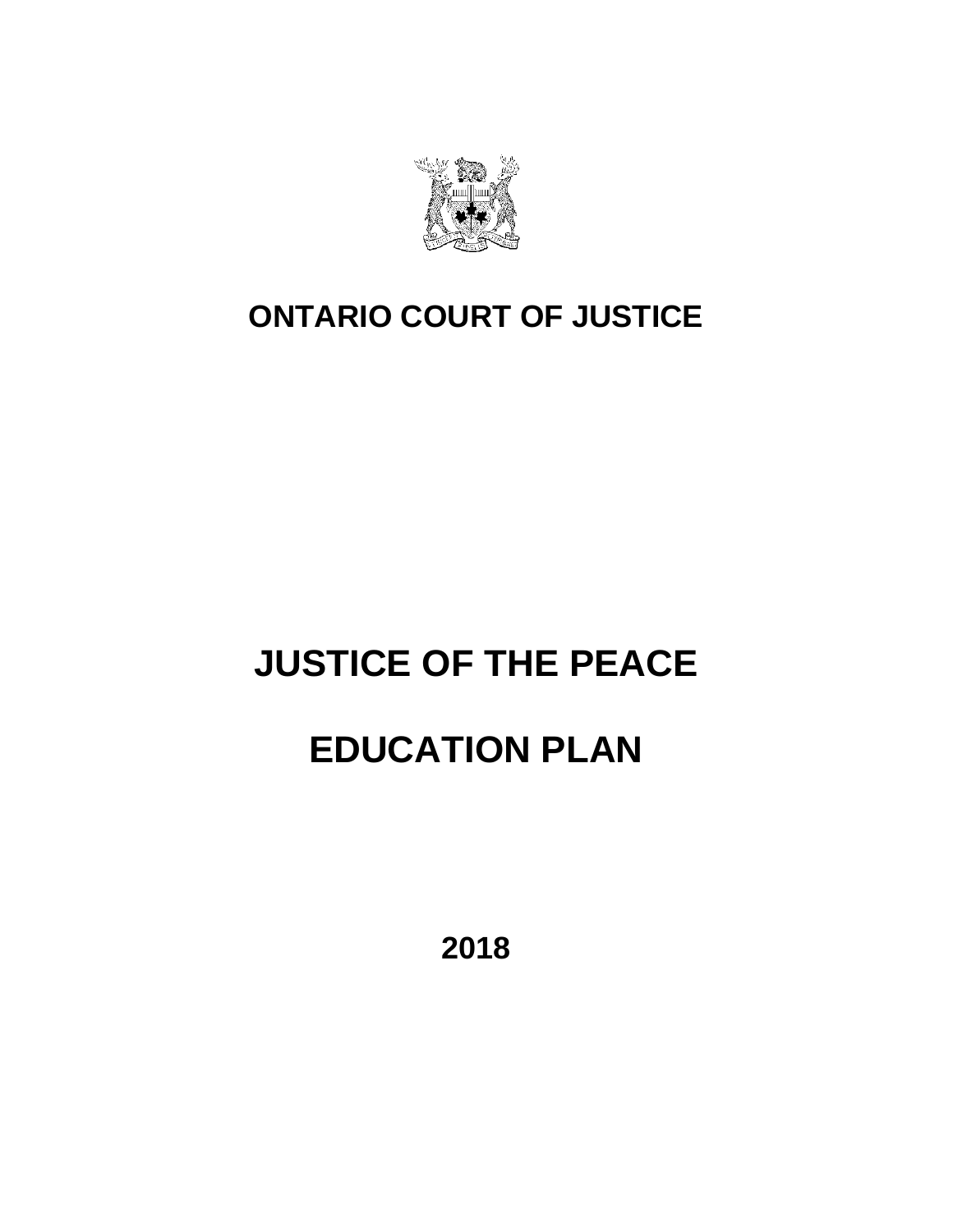# **ONTARIO COURT OF JUSTICE**

# **JUSTICE OF THE PEACE EDUCATION PLAN**

# **Introduction**

Formal education for the justice of the peace bench is essential for the judicial system to perform and to maintain public trust and confidence.

The Education Plan for the justices of the peace of the Ontario Court of Justice (OCJ) encompasses both initial education and mentoring of newly appointed justices of the peace, as well as continuing education programs for all justices of the peace.

The goals of the initial education and mentoring program are:

- to develop the personal and professional competence and skills necessary to exercise judicial responsibilities in an independent and impartial manner, and to improve the administration of justice;
- to develop an understanding of the legal issues and substantive law in areas in which a justice of the peace will be required to exercise jurisdiction;
- to preserve and enhance the judicial system's fairness, integrity and impartiality by eliminating bias and prejudice; and
- to develop and maintain a sense of judicial independence and impartiality.

The goals of the continuing education programs are:

- to help members of the justice of the peace bench attain, maintain and advance professional competence;
- to develop and maintain social and cultural awareness in order to preserve and enhance the judicial system's fairness, integrity and impartiality by eliminating bias and prejudice; and
- to encourage personal growth.

# **Advisory Committee on Education**

The coordination of the planning and presentation of education programs is assured by the Advisory Committee on Education (ACE). The Committee includes the Associate Chief Justice Co-ordinator of Justices of the Peace as Chair (*ex*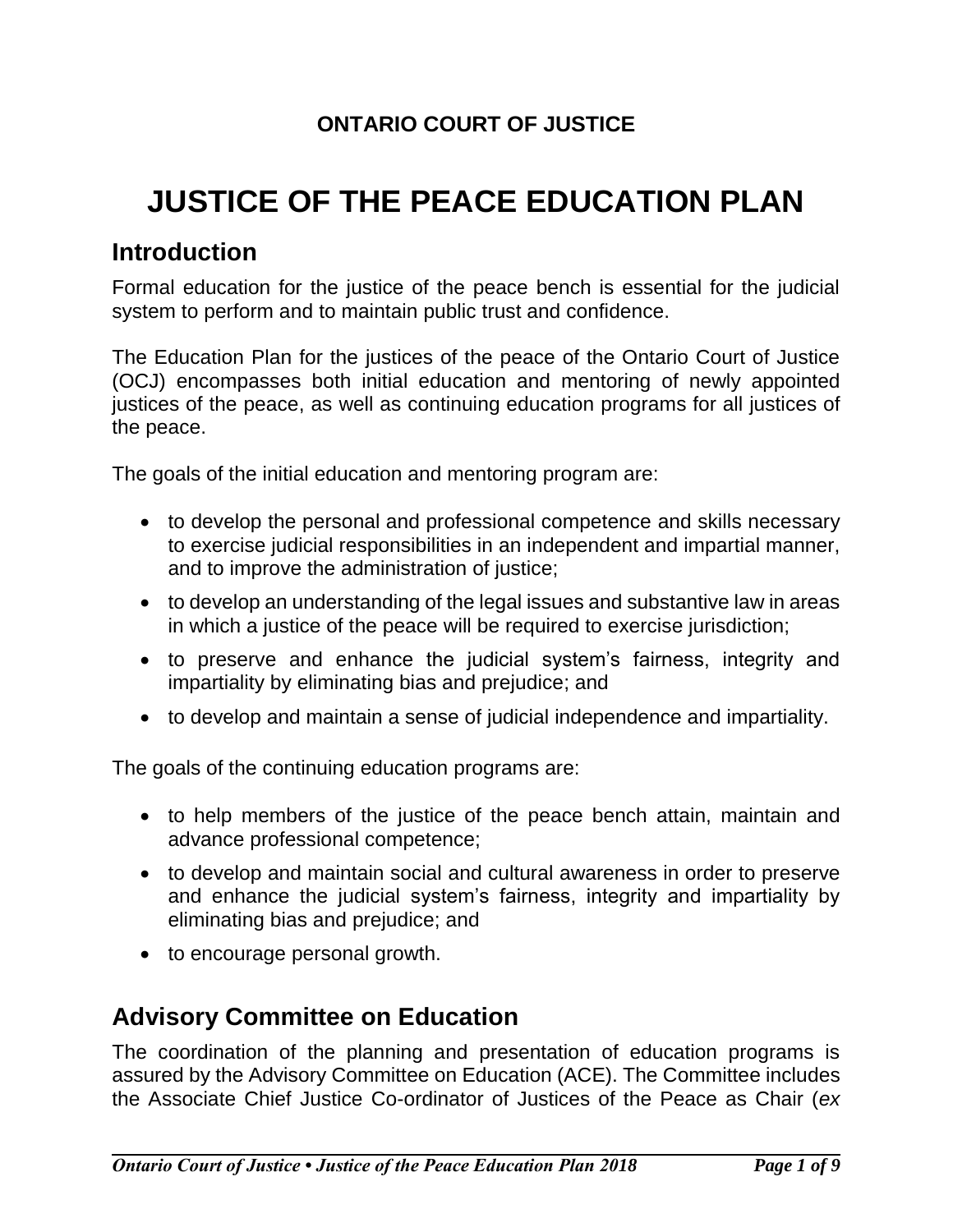*officio*) and justices of the peace nominated by the Associate Chief Justice Coordinator of Justices of the Peace, including two representatives of the Association of Justices of the Peace of Ontario (AJPO) recommended to the Associate Chief Justice by AJPO.

The Senior Advisory Justice of the Peace (SAJP) chairs ACE meetings and is assisted by the Senior Justice of the Peace (SJP), who also sits on the Committee and advises the SAJP on issues pertaining to the education and mentoring of justices of the peace. There is representation from each region on the committee. The Senior Indigenous Justice of the Peace is also a member of the Committee, and is involved in developing education programs designed specifically for Indigenous justices of the peace. Two bilingual (French/English) justices of the peace who are involved in developing education programs specifically for bilingual justices of the peace are also members. Additionally, lawyers for the Office of the Chief Justice and the Centre for Judicial Research and Education (CJRE) serve on the Committee.

ACE provides administrative and logistical support for the education programs presented within the OCJ. Further, education programs are reviewed by ACE, which makes recommendations to the Associate Chief Justice Co-ordinator of Justices of the Peace on changes and additions to existing programs. ACE also makes recommendations on the content and format of new programs as they are being proposed and developed.

The Committee meets approximately four times per year to discuss matters pertaining to education and reports to the Associate Chief Justice Co-ordinator of Justices of the Peace.

# **Principles**

The Justice of the Peace Education Plan has been developed based on the following principles:

- 1. The Associate Chief Justice Co-ordinator of Justices of the Peace is responsible for establishing a plan for the continuing education of justices of the peace and implementing the plan once it has been approved by the Review Council: s. 14(1) *Justices of the Peace Act*. In turn, the Associate Chief Justice has delegated responsibility for coordinating the development and implementation of education programs to the SAJP.
- 2. Justices of the peace as professionals are responsible for acquiring and maintaining a knowledge of the legislation and case law which affects their jurisdiction, as well as other relevant information of significance to the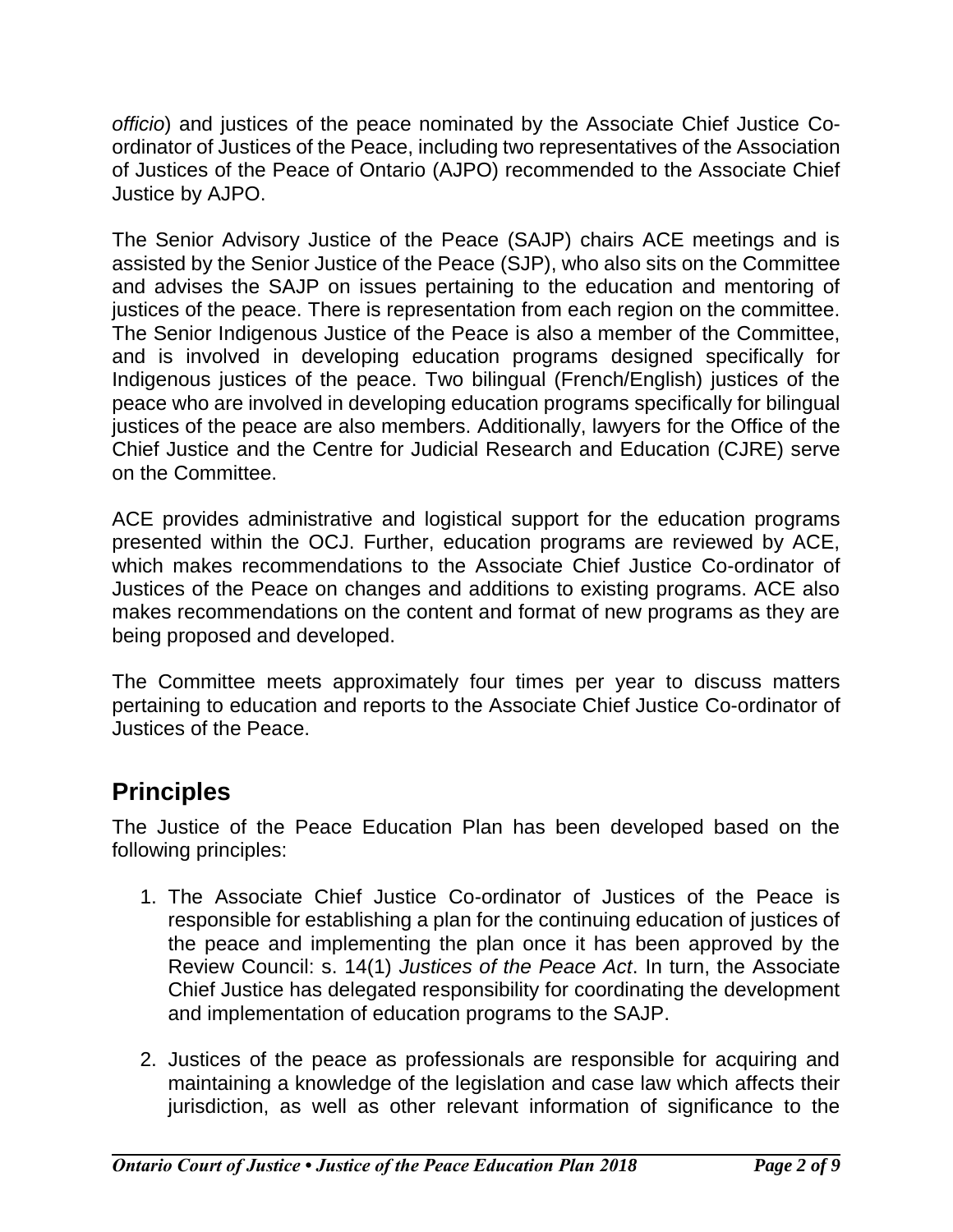performance of their duties, and for developing and maintaining the skills necessary to perform these duties effectively.

- 3. Justices of the peace are judicial officers, and all education programs and mentoring are based on that fact.
- 4. Education is presented in a non-prescriptive manner. The education and mentoring of a justice of the peace involves exposure to the views and practices of many judicial officers who perform judicial functions in a variety of different ways. This allows the new justice of the peace to develop his/her own particular skills in the courtroom setting.
- 5. Education encompasses a broad variety of topics, including education on legal and jurisdictional issues, an understanding of the role of a judicial officer, ethical issues impacting on judicial conduct, the development of specific skills necessary to perform the functions of a justice of the peace, and the development of an awareness of social and cultural context in which social issues and challenges may arise and manifest themselves in judicial proceedings.
- 6. Educational programming is an essential and integral component of the work of a judicial officer. It is essential that time and resources be made available for it as a part of the judicial officer's regularly scheduled responsibilities.
- 7. Education is an ongoing process. Upon completion of the initial education program, ongoing continuing educational programming is required to maintain the standards which have been developed, to strengthen preexisting skills and knowledge, and to update justices of the peace regarding legislative amendments and case law which affect the jurisdiction of a justice of the peace.
- 8. Technology is an increasingly significant factor in the delivery of judicial services and education programs. New programming reflects that fact and may incorporate new technologies as teaching tools and delivery methods. Sessions on improving and learning computer skills are included in the Initial Education workshops and the continuing education conferences.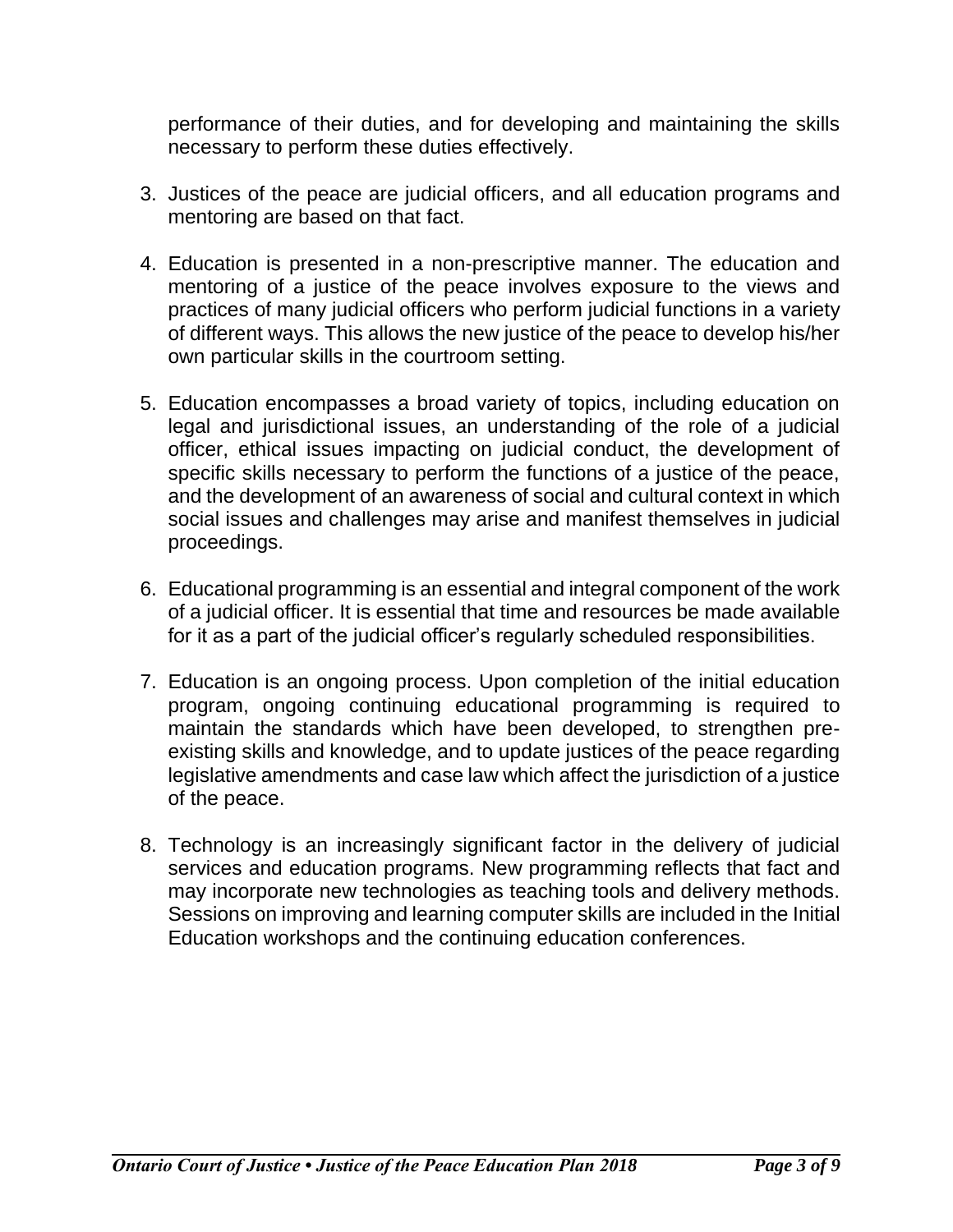# **Educational Materials and Resources**

## **a) Materials**

On appointment, each justice of the peace is provided with appropriate resource materials and texts, including the *Criminal Code, Provincial Offences Act* and *Highway Traffic Act*. Materials are updated periodically, as needed.

#### **Resources**

#### **Centre for Judicial Research and Education**

Justices of the peace of the OCJ have access to the Ontario Court of Justice CJRE. The CJRE, including a law library and computer research facility, is staffed by legal counsel, together with administrative staff, and is accessible in person, by telephone, e-mail or fax. The CJRE responds to specific requests from judges and justices of the peace for information and research.

In addition, the CJRE provides updates with respect to legislation and relevant case law through its regular publication, *Items of Interest*, which is distributed to every judge and justice of the peace electronically on a bi-weekly basis. This contains links to relevant legislation and websites of interest, including those with decisions of the Supreme Court of Canada and the Ontario Court of Appeal.

# **Initial Education**

The Education Plan is premised on the fact that the justice of the peace bench is a lay bench, and that justices of the peace on appointment usually do not have legal training. The Plan provides each justice of the peace on appointment with nine weeks of intensive workshops. These workshops are supported by a formal program of mentoring which is provided by experienced justices of the peace.

The format includes lectures, small group discussion, case studies, role-playing videos, live demonstrations, writing and communication exercises. All workshops are designed to be highly participatory and interactive.

Particular attention is paid to incorporating adult education principles in the design and delivery of the programming. The programming is both practical and relevant, employing a skills-based, hands-on approach to delivery. Resource people and faculty members include experienced justices of the peace and judges, law professors, crown counsel, lawyers in private practice with expertise in specific areas of the law and others with relevant knowledge.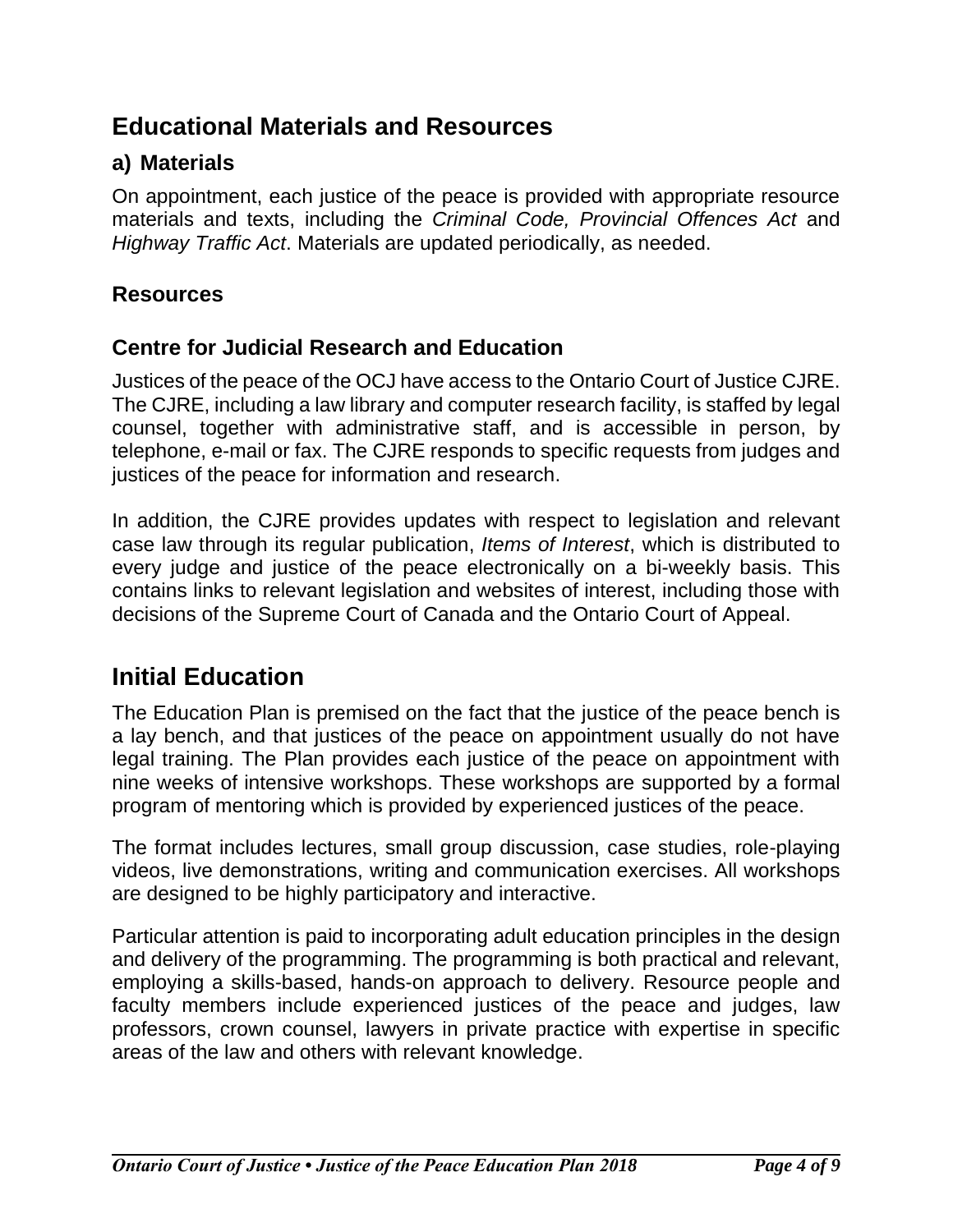# **Intensive Workshops**

# **a) Intake Court**

There are two workshops devoted to general intake court responsibilities. Topics include commencement of proceedings in both criminal and provincial offences, introduction to search warrants, the effect and enforcement of recognizances of bail, *Mental Health Act* orders for examination, *Child and Family Services Act* warrants of apprehension, subpoenae, weapons disposition and prohibition hearings and an introduction to criminal set date court.

# **b) Search and Seizure**

This workshop is an intensive program in all aspects of search warrants which may be issued by a justice of the peace. It reviews the legislation and case law under s. 487 of the *Criminal Code*, s. 11 of the *Controlled Drugs and Substances Act*, and other federal and provincial statutes, including s. 8 of the *Charter of Rights and Freedoms*.

#### **c) Judicial Interim Release Workshops**

The two judicial interim release workshops provide an in-depth review of all aspects of the bail process. Time is spent in these workshops reviewing bail hearing scenarios. Discussions include whether an accused person should be detained and, if released, the type and conditions of release. Specific attention is given to domestic violence issues. The remainder of the workshops is spent in lectures, discussions, and demonstrations of the various proceedings relating to judicial interim release.

# **d) Good Judgment**

Coming to a decision in a judicial proceeding is the essence of the judicial role. A justice of the peace must learn to assess, filter and sort evidence. The role of precedent must be considered and applied. Legal principles must be interpreted.

This seminar blends lectures and case scenarios. Topics covered include the transition to the bench, judicial conduct and ethical principles, structure of the courts, the role of precedent in the common law; the adversarial system; onus and standards of proof; judicial independence and impartiality; and discrimination and harassment.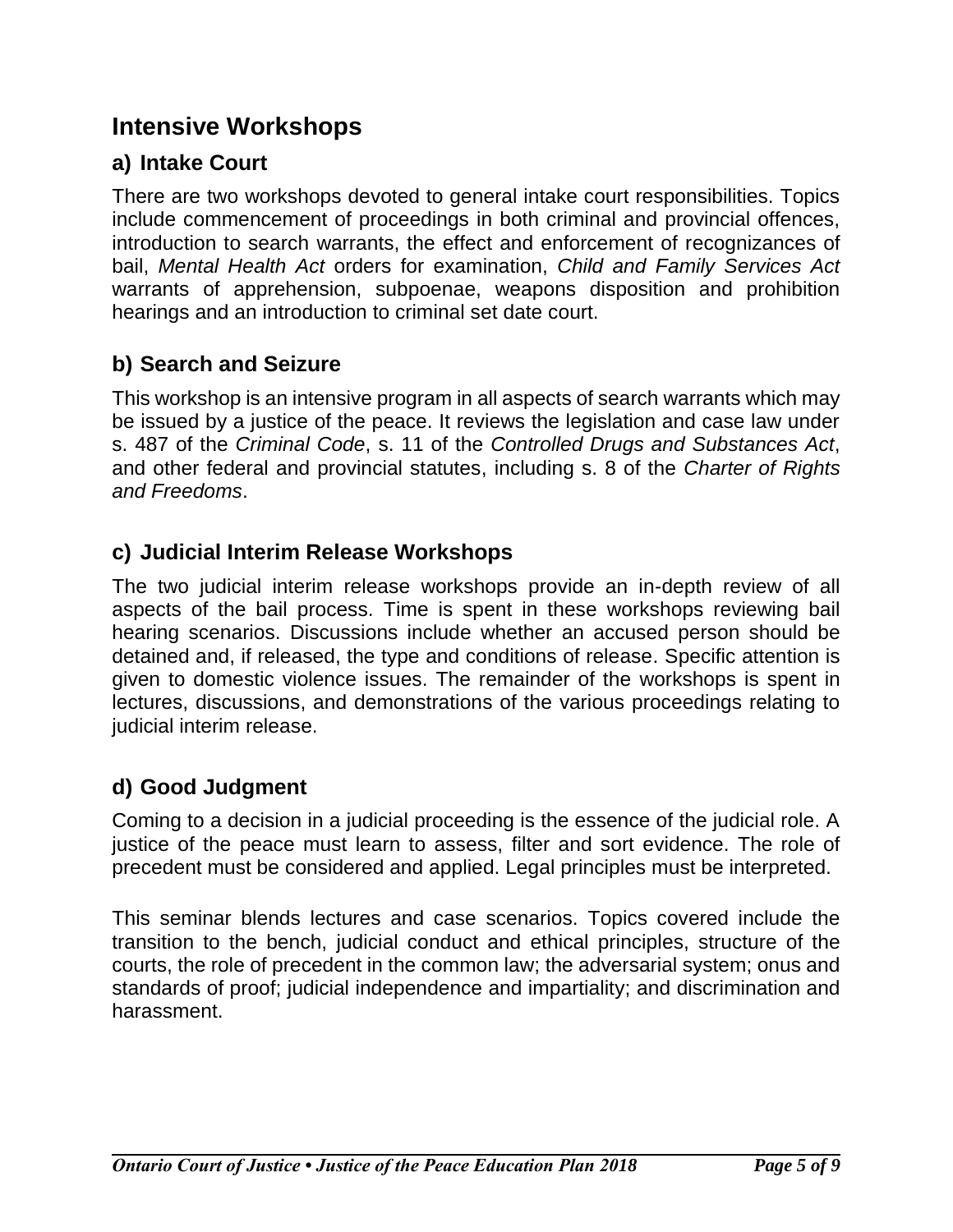## **e)** *Provincial Offences Act* **Trials**

There are three intensive workshops on the trial of an offence under the *Provincial Offences Act*. The sessions focus on relatively straightforward trials that comprise the majority of the trials over which justices of the peace preside. Such trials are typically completed in a single day or less, with an oral judgment delivered at the conclusion of the trial. Defendants may be self-represented or represented by a lawyer or licensed paralegal. Lectures, case studies, discussion groups and demonstrations are used to present the topics in this workshop.

Specific topics covered include the roles of the prosecutor, defendant and justice of the peace; the presumption of innocence; proof beyond a reasonable doubt and findings of credibility; elements of an offence; guilty pleas to an offence charged or another offence; *mens rea*, strict liability and absolute liability offences; defences to regulatory charges, including due diligence, reasonable mistake of fact and officially induced error; trial procedure; presentation of evidence; rules of evidence; the *voir dire*;self-represented defendants; *Charter* applications; access to justice issues; paralegals and lawyers in the courtroom; requests for a bilingual trial; articulating reasons for judgment; delivery of a judgment; sentencing; and trials of young persons.

# **Mentoring**

In addition to the workshops described above, a core element of education for newly appointed justices of the peace is the mentoring program. The program involves the new justice of the peace working, usually on a one-on-one basis, with a more experienced justice of the peace who has been designated as a mentor in consultation with the SAJP, SJP and applicable Regional Senior Justice of the Peace (RSJP). The mentor's primary responsibility is to assist the new justice of the peace in making the transition to the bench and acquiring the knowledge and skills necessary to carry out his or her judicial responsibilities.

The mentoring program is integrated into the intensive workshops. Both mentors and the newly appointed justices of the peace are provided with detailed checklists of the duties to which a newly appointed justice of the peace should be exposed and about which they should learn before attending the relevant intensive workshop. Thus, the two core elements of initial education – mentoring and the intensive workshops – complement and support one another.

Mentoring is provided with regard to the various duties justices of the peace perform, including those in intake, bail, assignment and provincial offences courts. Different justices of the peace may be involved as mentors at different stages of the program. The period of time a new justice of the peace spends in a mentoring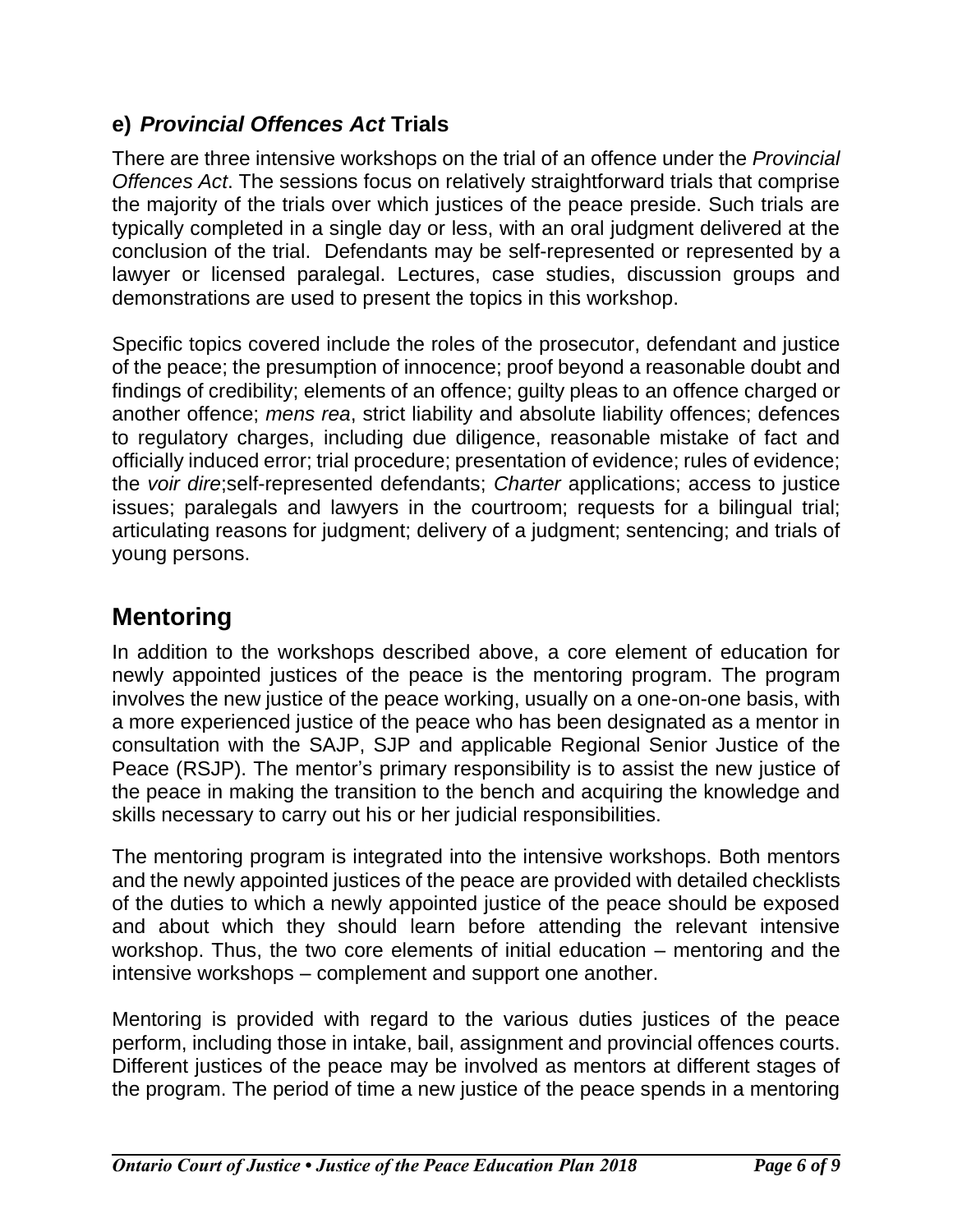program varies among the new appointees depending on individual needs, but can last up to 12 months.

In order to strengthen the mentoring program, the OCJ offers a number of workshops for mentors. These workshops focus on issues faced by mentors in order to encourage consistency in education across the various parts of the province. They also include discussions of the mentoring process itself, including various mentoring and adult education techniques which may be of assistance in facilitating the learning process for new justices of the peace.

# **Continuing Education**

Continuing education supports the on-going professional development of the justice of the peace bench. Various materials and programs are provided on an ongoing basis to facilitate this process. As with the Initial Education programming, the emphasis in continuing education is on experiential methods of adult education.

Continuing education programs give every justice of the peace an opportunity of having a minimum of six days of continuing education per calendar year. This programming deals with a wide variety of topics, including: substantive law, evidence, *Charter of Rights,* skills training and social context education. There is an emphasis on utilizing faculty drawn from the ranks of the justice of the peace bench – illustrating a reliance on peer-to-peer education. To strengthen the teaching and facilitation skills of these faculty members, workshops are offered which focus on learning adult education teaching technique and skills.

While the programs are developed and presented by judges and justices of the peace of the Court, frequent use is made of outside resources in the planning and presentation of programs. Lawyers, judges, government and law enforcement officials, academics, and other professionals have been used extensively in most education programs.

#### **Annual Spring and Fall Conferences**

The cornerstone of the continuing education program for justices of the peace is the holding of annual spring and fall conferences. Each conference is offered twice in order to accommodate all members of the bench. Every justice of the peace is assigned to attend one of these conferences in both the spring and the fall of each year. Each of these conferences is three days in length. The conferences use a combination of lectures, educational fact scenarios and videos, panel discussions, demonstrations and small group discussions.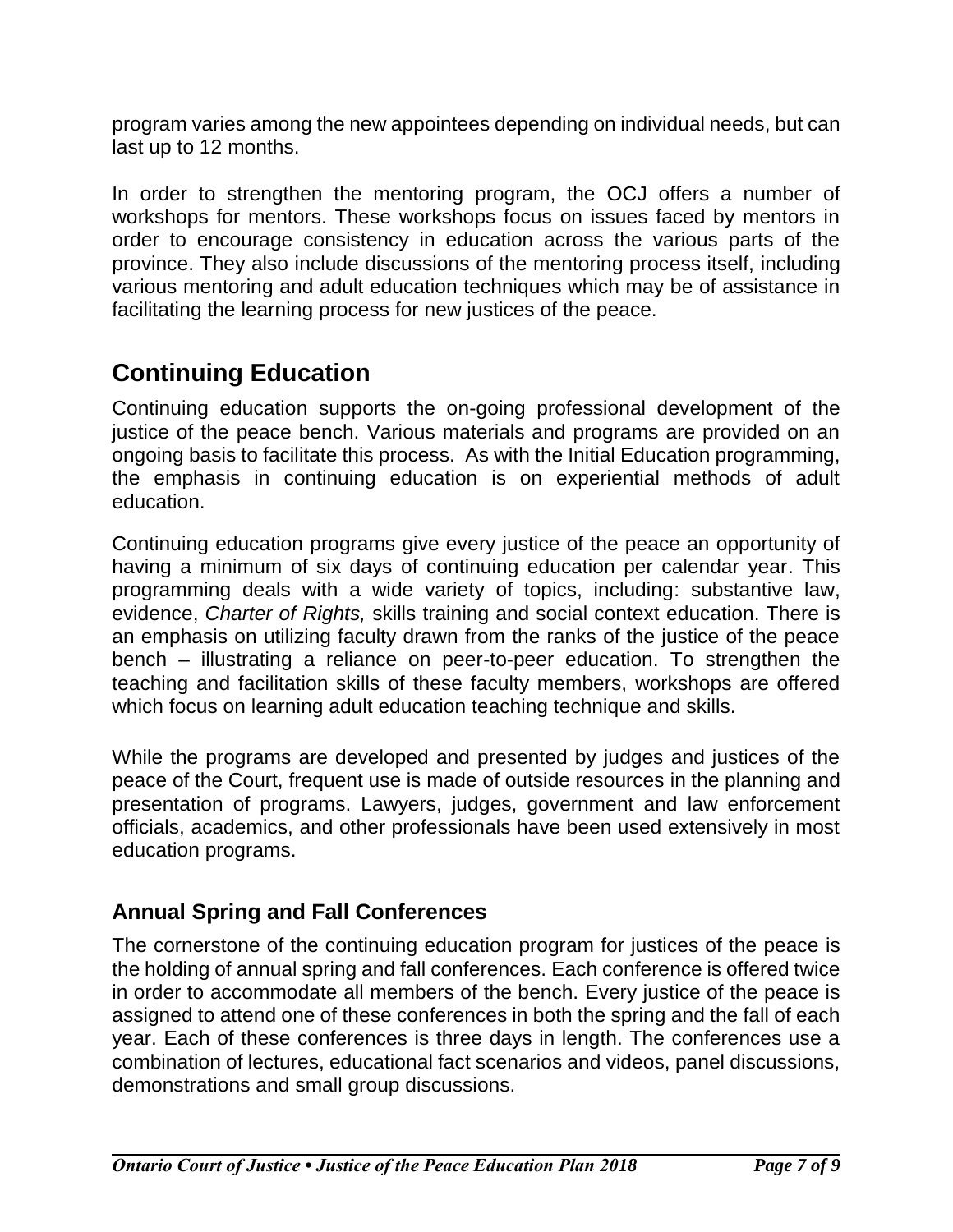The topics covered at these conferences are wide ranging and vary from year to year. Specific topics which have been covered in recent conferences include judicial ethics; interpreters; delivering reasons for judgment; assessing credibility; social media; technology and search warrants; managing a provincial offence trial; effectively communicating an oral judgment; risk assessment and indicators of lethality at bail hearings; the *Youth Criminal Justice Act*; eye-witness identification; conducting pre-trials; specific issues at trials of regulatory offences; fly-in-courts, residential schools; judicial interim release; charter issues; application of *Gladue* principles; mistrials and bias; accident reconstruction; search warrant issues, including online crime; domestic violence issues; orders for examination under the *Mental Health Act*; child apprehension warrants under the *Child and Family Services Act*; evidentiary issues; discrimination and harassment in the workplace; cultural sensitivity; stress management; and pre-retirement planning.

# **Indigenous Workshop**

The Indigenous Workshop is an annual three-day workshop to which all Indigenous justices of the peace are invited. These workshops focus on a mix of substantive legal issues and other non-legal issues relevant to Indigenous justices of the peace.

Resource people have included judges, experienced justices of the peace, counsel from the Crown Law Office – Criminal and the Crown Law Office – Civil as well as other lawyers in the Ministry of the Attorney General, lawyers in private practice, Indigenous elders and representatives of various Indigenous organizations.

Specific topics covered at recent Indigenous workshops include search and seizure; bail; private prosecutions; avoiding conflicts in small communities; and rights of Métis.

# **French Language Workshop**

A three-day intensive workshop is offered to bilingual justices of the peace once a year. The workshop, for both participants and presenters, is conducted entirely in French.

Resource people have included judges, experienced justices of the peace, law professors, legal translators, and prosecution and defence counsel.

A core part of each workshop is the enhancement of the use of French legal terminology. Recent topics have included discussions of Anglicisms in French; the legal obligations of the court to provide French or bilingual services; and delivering oral judgments in French.